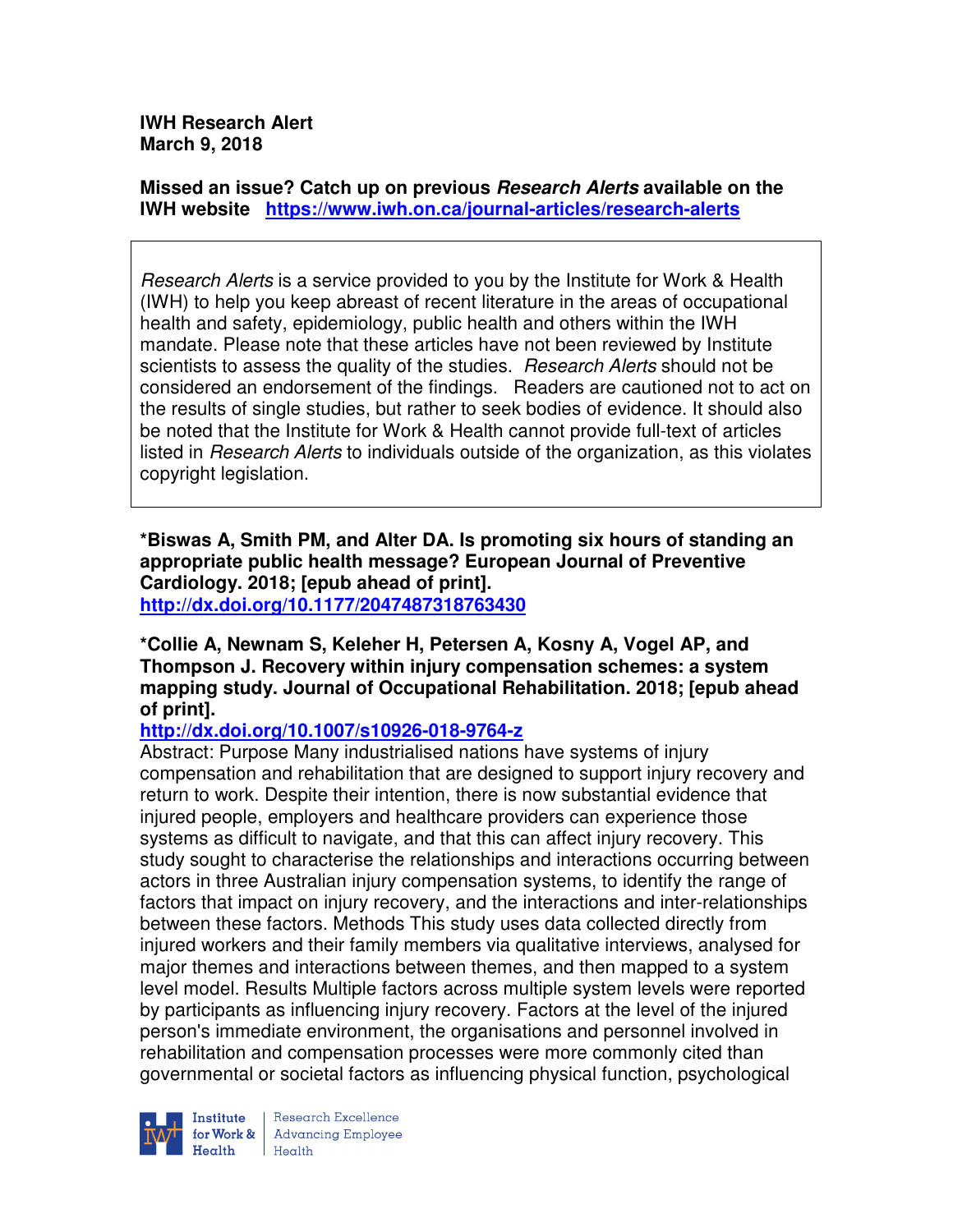function and work participation. Conclusions The study demonstrates that injury recovery is a complex process influenced by the decisions and actions of organisations and individuals operating across multiple levels of the compensation system. Changes occurring 'upstream', for instance at the level of governmental or organisational policy, can impact injury recovery through both direct and diffuse pathways

## **\*van Genderen S, Plasqui G, van der Heijde D, van Gaalen F, Heuft L, Luime J, Spoorenberg A, Arends S, Lacaille D, Gignac M, Landewe R, and Boonen A. Social role participation and satisfaction with life: a study among patients with ankylosing spondylitis and population controls. Arthritis Care & Research. 2017; [epub ahead of print].**

# **http://dx.doi.org/10.1002/acr.23304**

Abstract: OBJECTIVE: Participation in society of persons with chronic diseases receives increasing attention. However, little is known about which components of participation are most relevant to life satisfaction. This study examines the association between several aspects of social role participation and satisfaction with life (SWL) in patients with ankylosing spondylitis (AS) compared to population controls. METHODS: In a cross-sectional study, participants completed the Social Role Participation Questionnaire (SRPQ) and SWL scale. The SRPQ assesses several dimensions of participation (importance, satisfaction with performance, and satisfaction with time and physical difficulty) in 11 roles representing 3 domains (interpersonal relations, leisure, and work). For individuals with AS and controls, the association between role domains and SWL was examined using linear regression for each participation dimension separately, in the total and the employed population, adjusting for age, sex, education, and income. RESULTS: A total of 246 AS patients (mean +/- SD age 51  $+/-$  12 years, 62% males, mean  $+/-$  SD disease duration 17  $+/-$  12 years) and 510 controls (mean +/- SD age 42 +/- 15 years, 70% males) were included. AS patients were more frequently (extremely) dissatisfied with life (17.9% versus 8.6%; P < 0.05). In the total and the employed population, less physical difficulty and higher satisfaction with interpersonal relations and leisure were associated with higher SWL, and this was somewhat stronger in patients than in controls (P < 0.1). In employed controls, but not in employed patients, satisfaction with work was independently associated with SWL. CONCLUSION: These findings highlight the importance of supporting persons with AS in ameliorating social role participation, particularly in areas like close relationships and leisure activities, which are typically ignored when treating AS

## **Agarwal S, Steinmaus C, and Harris-Adamson C. Sit-stand workstations and impact on low back discomfort: a systematic review and meta-analysis. Ergonomics. 2018; 61(4):538-552.**

## **http://dx.doi.org/10.1080/00140139.2017.1402960**

Abstract: BACKGROUND: Sit-stand workstations are proposed solutions to reduce sedentary time at work. Numerous companies are using them to mitigate

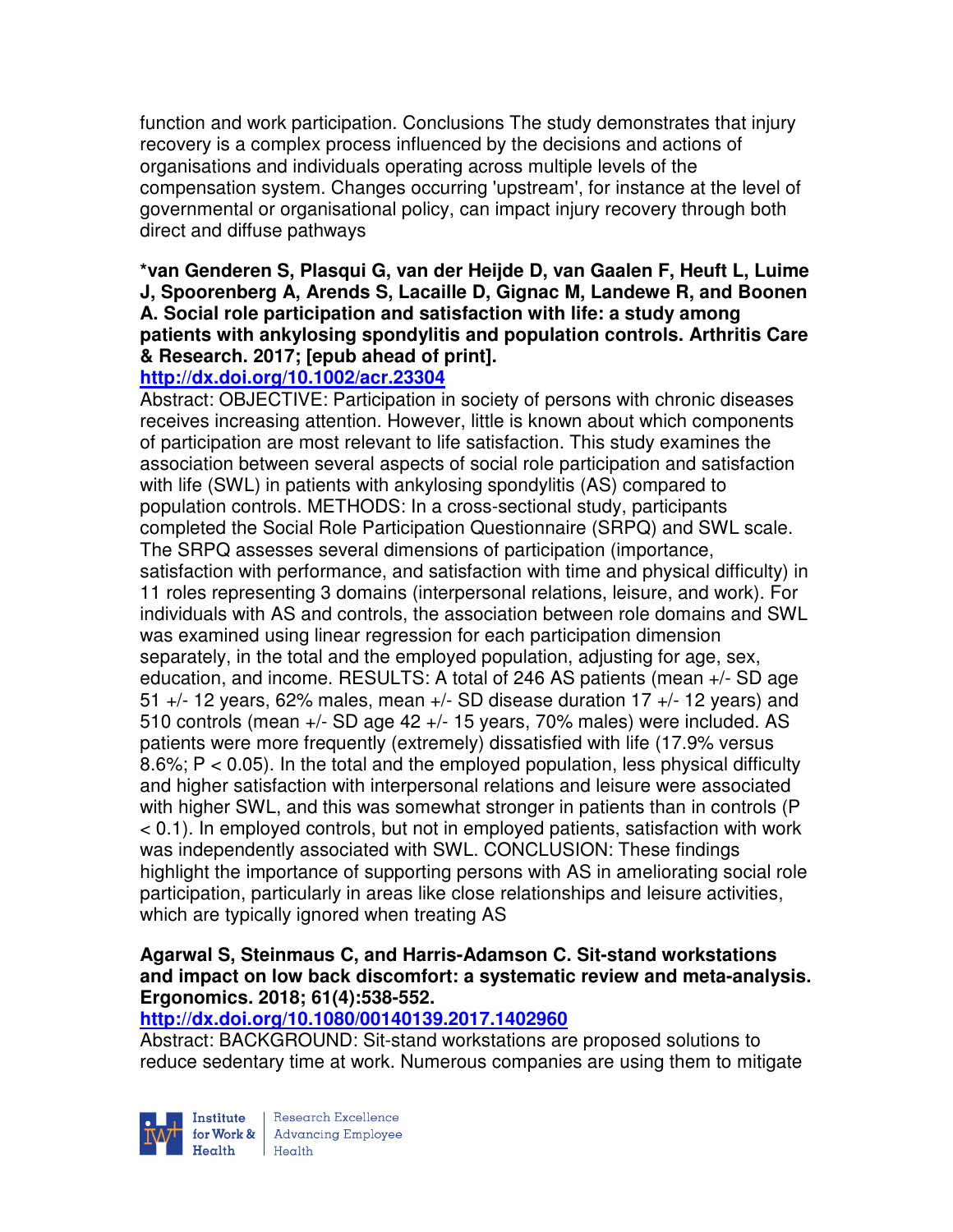health concerns such as musculoskeletal discomfort. OBJECTIVE: To review the literature on sit-stand workstations and low back discomfort. METHOD: We conducted a meta-analysis on literature published before 17 November 2016 that addressed the relationship between sit-stand workstations and musculoskeletal discomfort, focusing on the low back. RESULTS: Twelve articles were identified and eight that presented results in means (SD) were included. Among a pain-free population, the standardised mean difference was -0.230 for low back discomfort with use of sit-stand workstations. When applying the SMD to studies using the 10-point pain scale, the effect estimates ranged between -0.30 and -0.51. CONCLUSION: sit-stand workstations may reduce low back pain among workers. Further research is needed to help quantify dosage parameters and other health outcomes. Practitioner Summary: In a sedentary population, changing posture may reduce the chance of developing low back pain. The literature lacks studies on specific populations such as those who have preexisting low back pain and also does not adequately address the dosage of sitstand time required to help reduce pain

## **Allers K, Hoffmann F, Mathes T, and Pieper D. Systematic reviews with published protocols compared to those without: more effort, older search. Journal of Clinical Epidemiology. 2018; 95:102-110.**

### **http://dx.doi.org/10.1016/j.jclinepi.2017.12.005**

Abstract: OBJECTIVE: To explore trends in published protocols of systematic reviews (SRs) and to analyze how SRs with published protocols differ from those without. STUDY DESIGN AND SETTING: We searched PubMed up to December 31, 2016 to identify SR protocols. We also searched for the corresponding SR for each protocol published in 2012 and 2013 and matched this with an SR without published protocol by year and journal. RESULTS: The number of protocols published increased from 42 in 2012 to 404 in 2016; 125 were published in 2012 and 2013. One-third of SRs remained unpublished after 3-5 years. We included 80 SRs with protocols and 80 controls. SRs with protocols reported their methods more comprehensively than their controls, but their median time from search to submission was longer (325 vs. 122 days; P < 0.001). Almost two-thirds of the SRs with protocols and about 10% of the controls could be found in the International Prospective Register of Systematic Reviews (PROSPERO). CONCLUSION: Time from search to submission was longer for SRs with published protocols, while at the same time SRs with published protocols were better elaborated and reported. As quality, transparency, and currency are cornerstones of SRs, we suggest critically discussing the current practice of publishing SR protocols

**Ben-Shalom Y, Stapleton D, and Bryce A. Trends in SSDI benefit receipt: are more recent birth cohorts entering sooner and receiving benefits longer? [Working paper 55]. Princeton, NJ: Mathematica Policy Research; 2018.** 

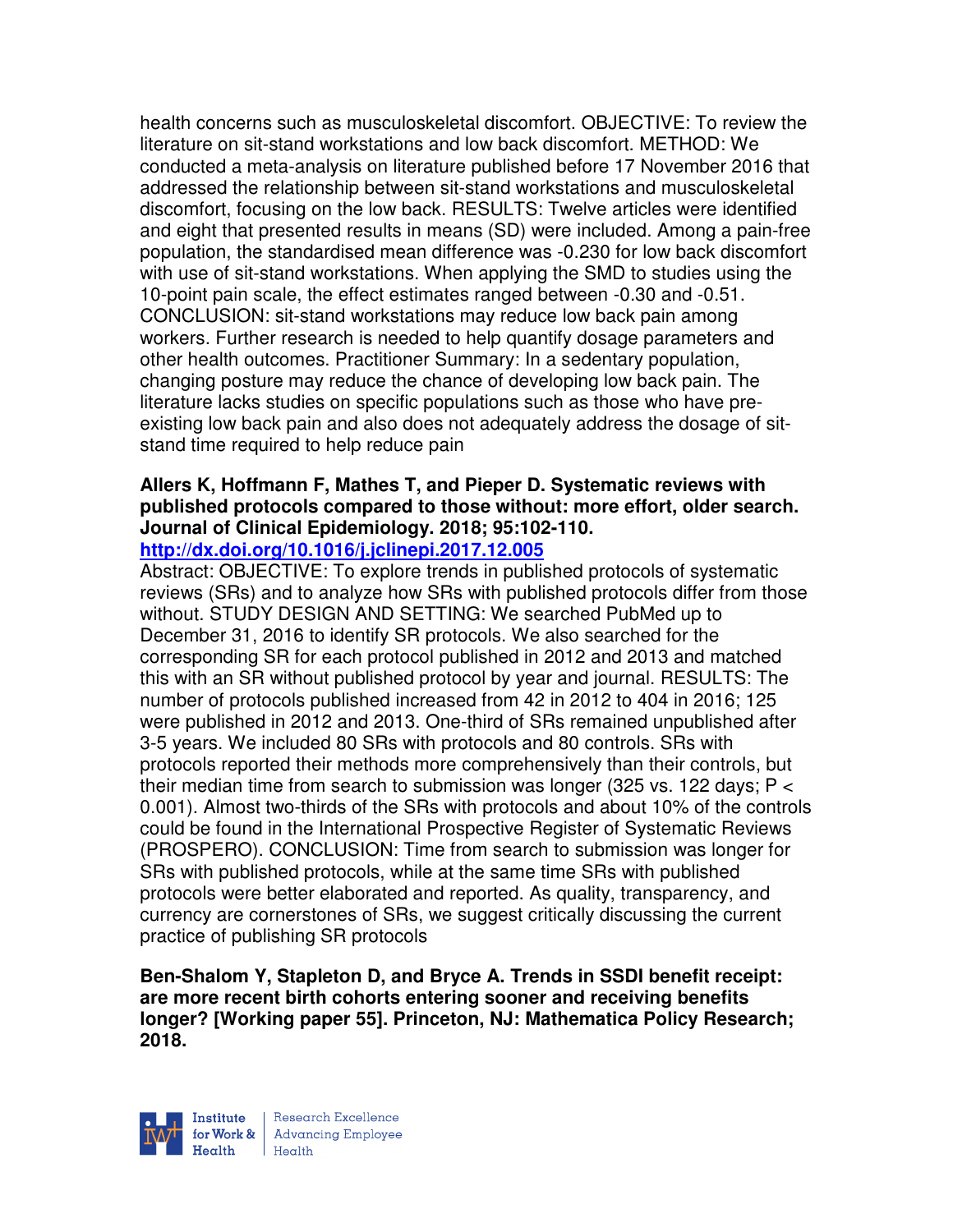**Bolvig J, Juhl CB, Boutron I, Tugwell P, Ghogomu EAT, Pardo JP, Rader T, Wells GA, Mayhew A, Maxwell L, Lund H, Bliddal H, and Christensen R. Some Cochrane risk-of-bias items are not important in osteoarthritis trials: a meta-epidemiological study based on Cochrane reviews. Journal of Clinical Epidemiology. 2018; 95:128-136.** 

**http://dx.doi.org/10.1016/j.jclinepi.2017.11.026** 

Abstract: OBJECTIVE: To evaluate the impact of bias-related study characteristics on treatment effects in osteoarthritis (OA) trials. STUDY DESIGN AND SETTING: Based on OA trials included in Cochrane reviews, the impact of study characteristics on treatment effect estimates was evaluated. Characteristics included items of the risk of bias (RoB) tool, trial size, single vs. multisite, and source of funding. Effect sizes (ESs) were calculated as standardized mean differences (SMDs). Meta-regression was performed to identify "relevant study-level covariates" that decrease the between-study variance (tau^(2)). RESULTS: Twenty reviews, including 126 OA trials with a high degree of heterogeneity, were included (tau $\gamma$ (2) = 0.1247). Among the RoB domains, only patient blinding had an impact on the results (reducing heterogeneity according to tau $(2) < 7\%$ ). Inadequate blinding of patients yielded larger effects (SMDDifference = 0.15; 95% confidence interval [CI]: 0.01-0.29, P = 0.035). The most important study characteristic was trial size (heterogeneity reduced by 25%), with small trials reporting larger effects (SMDDifference = 0.29; 95% CI: 0.16-0.42, P < 0.001). CONCLUSION: In musculoskeletal reviews addressing pain, all the items included in the Cochrane RoB tool might not be equally important. OA trial results may be affected by bias constructs that are not yet fully elucidated

**Bruneau J, Ahamad K, Goyer ME, Poulin G, Selby P, Fischer B, Wild TC, and Wood E. Management of opioid use disorders: a national clinical practice guideline. CMAJ. 2018; 190(9):E247-E257. http://dx.doi.org/10.1503/cmaj.170958** 

## **Commentary**

**Donroe JH and Tetrault JM. Narrowing the treatment gap in managing opioid use disorder. CMAJ. 2018; 190(9):E236-E237. http://dx.doi.org/10.1503/cmaj.180209** 

**Cunningham BJ, Hidecker MJC, Thomas-Stonell N, and Rosenbaum P. Moving research tools into practice: the successes and challenges in promoting uptake of classification tools. Disability and Rehabilitation. 2018; 40(9):1099-1107.** 

**http://dx.doi.org/10.1080/09638288.2017.1280544** 

Abstract: PURPOSE: In this paper, we present our experiences - both successes and challenges - in implementing evidence-based classification tools into clinical practice. We also make recommendations for others wanting to promote the uptake and application of new research-based assessment tools. METHOD: We



Institute Research Excellence<br>for Work & Advancing Employee Health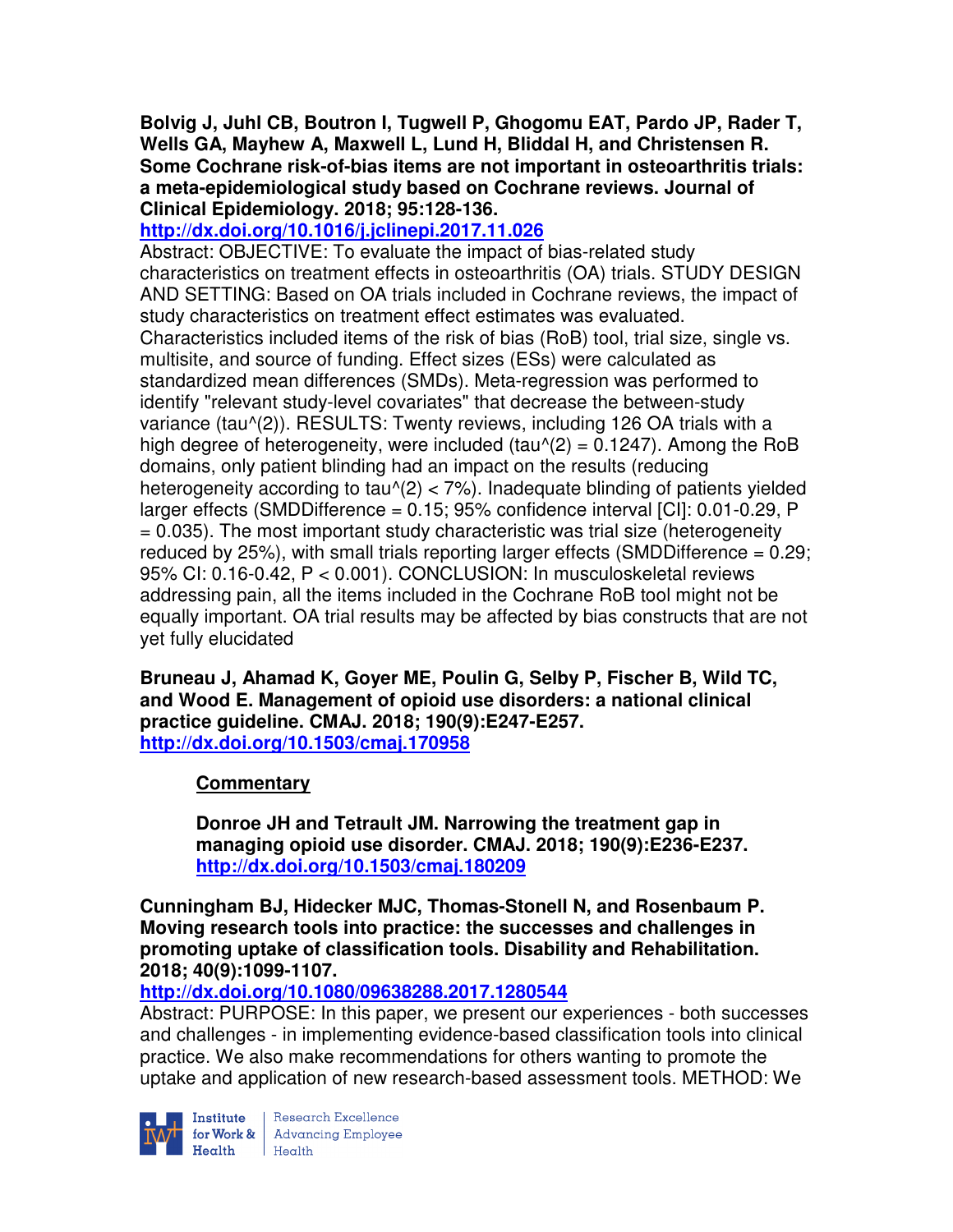first describe classification systems and the benefits of using them in both research and practice. We then present a theoretical framework from Implementation Science to report strategies we have used to implement two research-based classification tools into practice. We also illustrate some of the challenges we have encountered by reporting results from an online survey investigating 58 Speech-language Pathologists' knowledge and use of the Communication Function Classification System (CFCS), a new tool to classify children's functional communication skills. RESULT AND CONCLUSIONS: We offer recommendations for researchers wanting to promote the uptake of new tools in clinical practice. Specifically, we identify structural, organizational, innovation, practitioner, and patient-related factors that we recommend researchers address in the design of implementation interventions. Roles and responsibilities of both researchers and clinicians in making implementations science a success are presented. Implications for rehabilitation Promoting uptake of new and evidence-based tools into clinical practice is challenging. Implementation science can help researchers to close the knowledge-to-practice gap. Using concrete examples, we discuss our experiences in implementing evidence-based classification tools into practice within a theoretical framework. Recommendations are provided for researchers wanting to implement new tools in clinical practice. Implications for researchers and clinicians are presented

#### **Dewa CS, Loong D, Trojanowski L, and Bonato S. The effectiveness of augmented versus standard individual placement and support programs in terms of employment: a systematic literature review. Journal of Mental Health. 2018; 27(2):174-183.**

#### **http://dx.doi.org/10.1080/09638237.2017.1322180**

Abstract: BACKGROUND: The Individual Placement and Support (IPS) program is a well-studied vocational rehabilitation program. Although it is more effective than usual care, it is not effective for everyone. This offers an opportunity for program improvement. AIMS: This systematic literature review examines the state of knowledge regarding the effectiveness of augmented versus standard IPS for people with severe mental illness (SMI). We address the questions, "What IPS augmentations have been tested?" and "What is the evidence for the effectiveness of augmented IPS versus standard IPS in terms of employment?" METHODS: This systematic literature review used publically available peerreviewed studies published between January 2002 and January 2016 in either: (1) Medline Current, (2) Medline In-process, (3) PsycINFO, (4) Econlit or (5) Web of Science. RESULTS: 5718 unique citations were identified; seven articles from five studies were included. Of these studies, four were rated as having moderate risk of bias and one as having high risk. CONCLUSIONS: The results suggest that augmentations of IPS focusing on cognitive and psychosocial skills training, may have additional effects to standard IPS. Areas in need of further research related to the process and targeting of those interventions are discussed

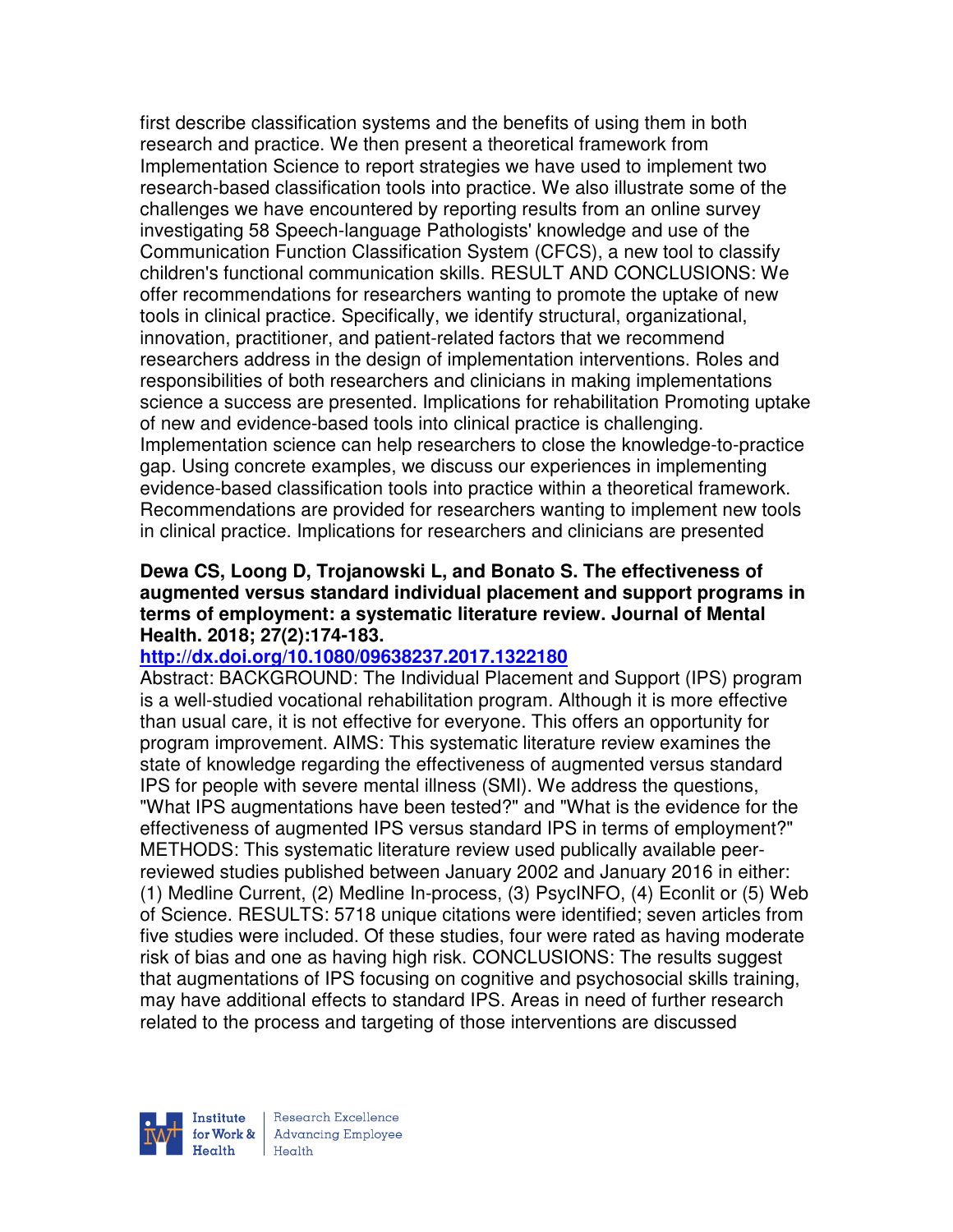#### **Fleischmann M, Carr E, Stansfeld SA, Xue B, and Head J. Can favourable psychosocial working conditions in midlife moderate the risk of work exit for chronically ill workers? A 20-year follow-up of the Whitehall II study. Occupational & Environmental Medicine. 2018; 75(3):183-190.**

**http://dx.doi.org/10.1136/oemed-2017-104452 [open access]** Abstract: OBJECTIVES: To investigate if favourable psychosocial working conditions can reduce the risk of work exit and specifically for workers with chronic disease. METHODS: Men and women (32%) aged 35-55, working and having no chronic disease at baseline of the Whitehall II study of London-based civil servants were selected (n=9040). We observed participants' exit from work through retirement, health-related exit and unemployment, new diagnosis of chronic disease (ie, coronary heart disease, diabetes, stroke and cancer) and their psychosocial working conditions in midlife. Using cause-specific Cox models, we examined the association of chronic disease and favourable psychosocial working conditions and their interaction, with the three types of work exit. We adjusted for gender, occupational grade, educational level, remaining in civil service, spouse's employment status and mental health. RESULTS: Chronic disease significantly increased the risk of any type of work exit (HR 1.27) and specifically the risk of health-related exit (HR 2.42). High skill discretion in midlife reduced the risk of any type of work exit (HR 0.90), retirement (HR 0.91) and health-related exit (HR 0.68). High work social support in midlife decreased the risk of health-related exit (HR 0.79) and unemployment (HR 0.71). Favourable psychosocial working conditions in midlife did not attenuate the association between chronic disease and work exit significantly. CONCLUSIONS: The chronically ill have increased risks of work exit, especially through health-related exit routes. Chronic disease is an obstacle to extended working lives. Favourable working conditions directly relate to reduced risks of work exit

#### **Fritschi L, Valerie Gross J, Wild U, Heyworth JS, Glass DC, and Erren TC. Shift work that involves circadian disruption and breast cancer: a first application of chronobiological theory and the consequent challenges. Occupational & Environmental Medicine. 2018; 75(3):231-234. http://dx.doi.org/10.1136/oemed-2017-104441**

Abstract: OBJECTIVES: In 2007, the International Agency for Research on Cancer classified shift work involving circadian disruption (CD) as probably carcinogenic to humans. Circadian disruption could be conceptualised as the overlap of activity, such as work, with an individual's biological night. The latter can be approximated from a worker's chronotype (or morning/evening preference). Few previous studies have taken chronotype into account when assessing CD caused by shift work. Our objective was to test the hypothesis that women working during their biological night would be at increased risk of breast cancer. METHODS: We used data from our case-control study of breast cancer to investigate associations between shift work involving CD and breast cancer risks. Previously, we had assumed that everyone working in jobs which involved



Research Excellence for Work & | Advancing Employee Health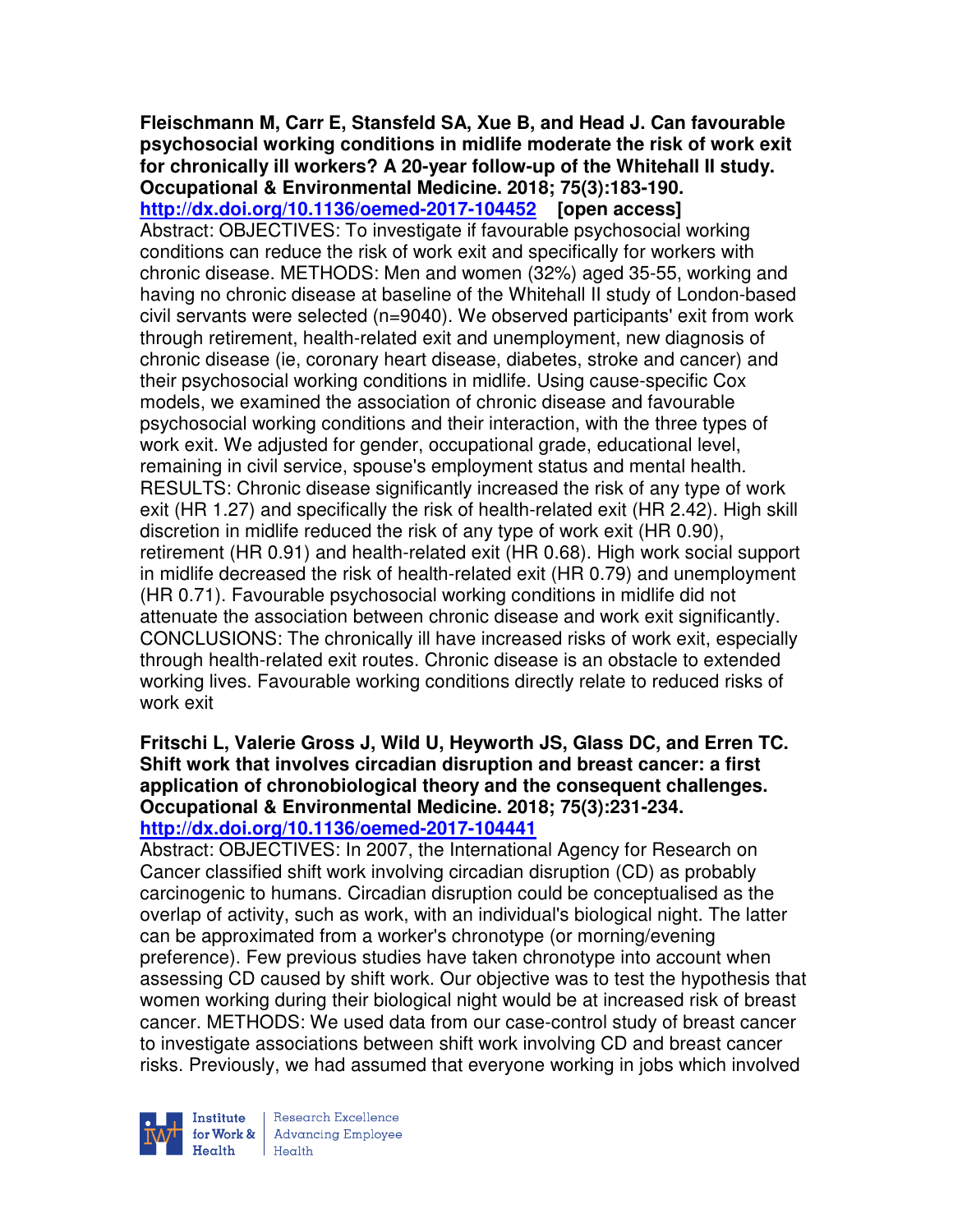work for two or more shifts between midnight and 05:00 hours was equally exposed to CD. In the present analyses, we reclassified as unexposed those who had a late chronotype in which their preferred bedtime was 2 hours after the end of their shift. RESULTS: Only 30 of 1385 night jobs changed classification and the overall finding (OR 1.17, 95% CI 0.98 to 1.41) was not different to the original finding when chronotype was not considered. CONCLUSIONS: We found virtually no difference between our new and old classifications of exposure. However, we were not able to calculate the total number of chronodisrupted shifts over a lifetime in order to assess dose and nor were we able to determine how many women were exposed to CD when doing shifts which began before midnight. Our first practical application highlights challenges for future chronobiology-based research

**Hooper M, Barbour V, Walsh A, Bradbury S, and Jacobs J. Designing integrated research integrity training: authorship, publication, and peer review. Research Integrity and Peer Review. 2018; 3(1):2. http://dx.doi.org/10.1186/s41073-018-0046-2 [open access]** 

**Hunt H, Pollock A, Campbell P, Estcourt L, and Brunton G. An introduction to overviews of reviews: planning a relevant research question and objective for an overview. Systematic Reviews. 2018; 7(1):39. http://dx.doi.org/10.1186/s13643-018-0695-8 [open access]** Abstract: BACKGROUND: Overviews of systematic reviews are a relatively new approach to synthesising evidence, and research methods and associated guidance are developing. Within this paper we aim to help readers understand key issues which are essential to consider when taking the first steps in planning an overview. These issues relate to the development of clear, relevant research questions and objectives prior to the development of an overview protocol. METHODS: Initial discussions and key concepts for this paper were formed during a workshop on overview methods at the 2016 UK Cochrane Symposium, at which all members of this author group presented work and contributed to wider discussions. Detailed descriptions of the various key features of overviews and their different objectives were created by the author group based upon current evidence (Higgins J, Green S. Cochrane Handbook Syst Rev Interv. 2011;4:5, Pollock M, et al. Sys Rev. 2016;5:190-205, Pollock A, et al. Cochrane overviews of reviews: exploring the methods and challenges. UK and Ireland: Cochrane Symposium; 2016, Pieper D, et al. Res Syn Meth. 2014;5:187-99, Lunny C, et al. Sys Rev. 2016;5:4-12, Hartling L, et al. Comparing multiple treatments: an introduction to overviews of reviews. In 23rd Cochrane Colloquium; 2015, Hartling L, et al. Plos One. 2012;7:1-8, Ballard M, Montgomery P. Res Syn Meth. 2017;8:92-108) and author experiences conducting overviews. RESULTS: Within this paper we introduce different types of overviews and suggest common research questions addressed by these overviews. We briefly reflect on the key features and objectives of the example overviews discussed. CONCLUSIONS: Clear decisions relating to the research questions and



Research Excellence for Work & | Advancing Employee Health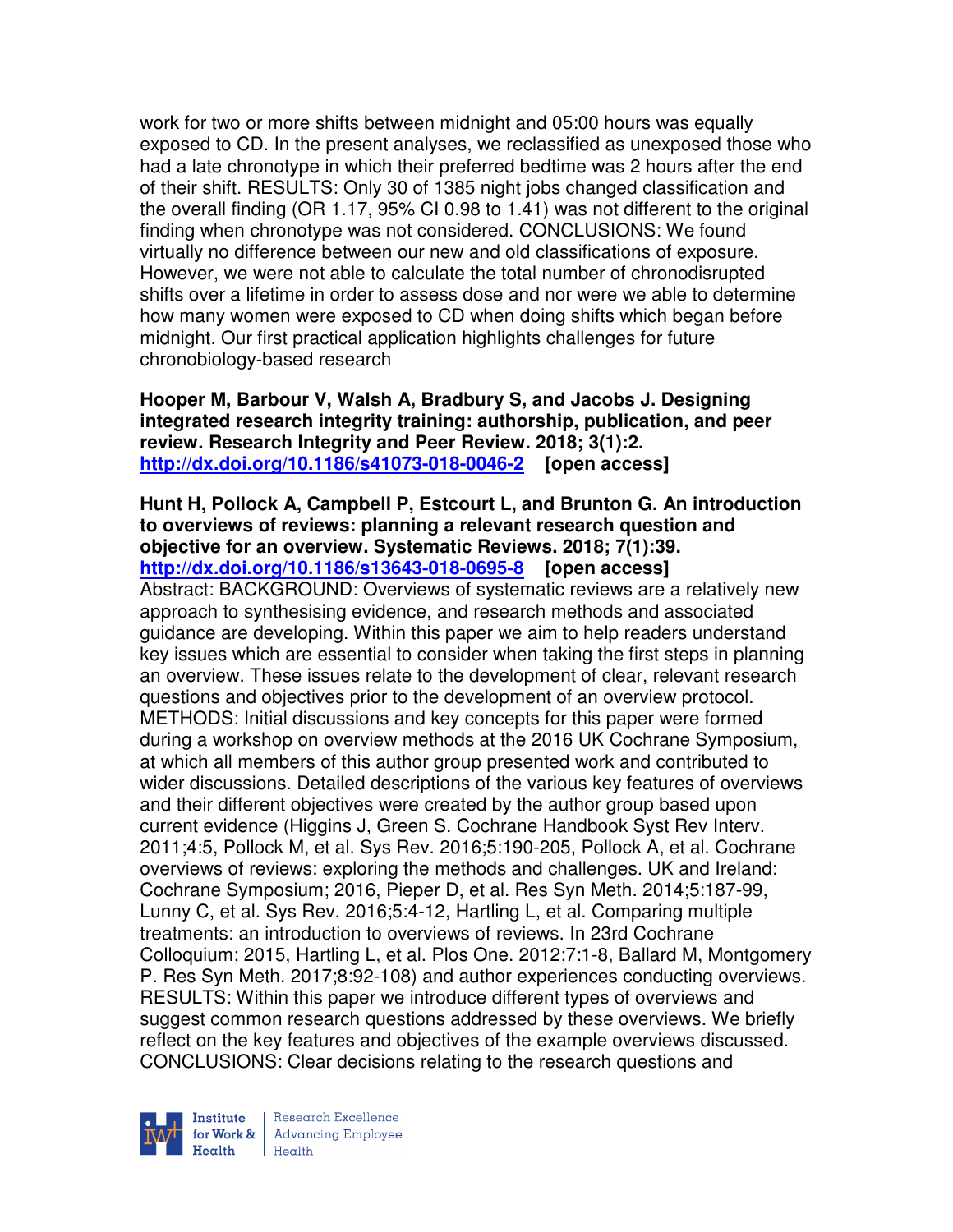objectives are a fundamental first step during the initial planning stages for an overview. Key stakeholders should be involved at the earliest opportunity to ensure that the planned overview is relevant and meaningful to the potential end users of the overview. Following best practice in common with other forms of systematic evidence synthesis, an overview protocol should be published, ensuring transparency and reducing opportunities for introduction of bias in the conduct of the overview

#### **Krebs EE, Gravely A, Nugent S, Jensen AC, DeRonne B, Goldsmith ES, Kroenke K, Bair MJ, and Noorbaloochi S. Effect of opioid vs nonopioid medications on pain-related function in patients with chronic back pain or hip or knee osteoarthritis pain: the s randomized clinical trial. Journal of the American Medical Association. 2018; 319(9):872-882. http://dx.doi.org/10.1001/jama.2018.0899**

Abstract: Importance: Limited evidence is available regarding long-term outcomes of opioids compared with nonopioid medications for chronic pain. Objective: To compare opioid vs nonopioid medications over 12 months on painrelated function, pain intensity, and adverse effects. Design, Setting, and Participants: Pragmatic, 12-month, randomized trial with masked outcome assessment. Patients were recruited from Veterans Affairs primary care clinics from June 2013 through December 2015; follow-up was completed December 2016. Eligible patients had moderate to severe chronic back pain or hip or knee osteoarthritis pain despite analgesic use. Of 265 patients enrolled, 25 withdrew prior to randomization and 240 were randomized. Interventions: Both interventions (opioid and nonopioid medication therapy) followed a treat-to-target strategy aiming for improved pain and function. Each intervention had its own prescribing strategy that included multiple medication options in 3 steps. In the opioid group, the first step was immediate-release morphine, oxycodone, or hydrocodone/acetaminophen. For the nonopioid group, the first step was acetaminophen (paracetamol) or a nonsteroidal anti-inflammatory drug. Medications were changed, added, or adjusted within the assigned treatment group according to individual patient response. Main Outcomes and Measures: The primary outcome was pain-related function (Brief Pain Inventory [BPI] interference scale) over 12 months and the main secondary outcome was pain intensity (BPI severity scale). For both BPI scales (range, 0-10; higher scores = worse function or pain intensity), a 1-point improvement was clinically important. The primary adverse outcome was medication-related symptoms (patientreported checklist; range, 0-19). Results: Among 240 randomized patients (mean age, 58.3 years; women, 32 [13.0%]), 234 (97.5%) completed the trial. Groups did not significantly differ on pain-related function over 12 months (overall  $P =$ .58); mean 12-month BPI interference was 3.4 for the opioid group and 3.3 for the nonopioid group (difference, 0.1 [95% CI, -0.5 to 0.7]). Pain intensity was significantly better in the nonopioid group over 12 months (overall  $P = .03$ ); mean 12-month BPI severity was 4.0 for the opioid group and 3.5 for the nonopioid group (difference, 0.5 [95% CI, 0.0 to 1.0]). Adverse medication-related

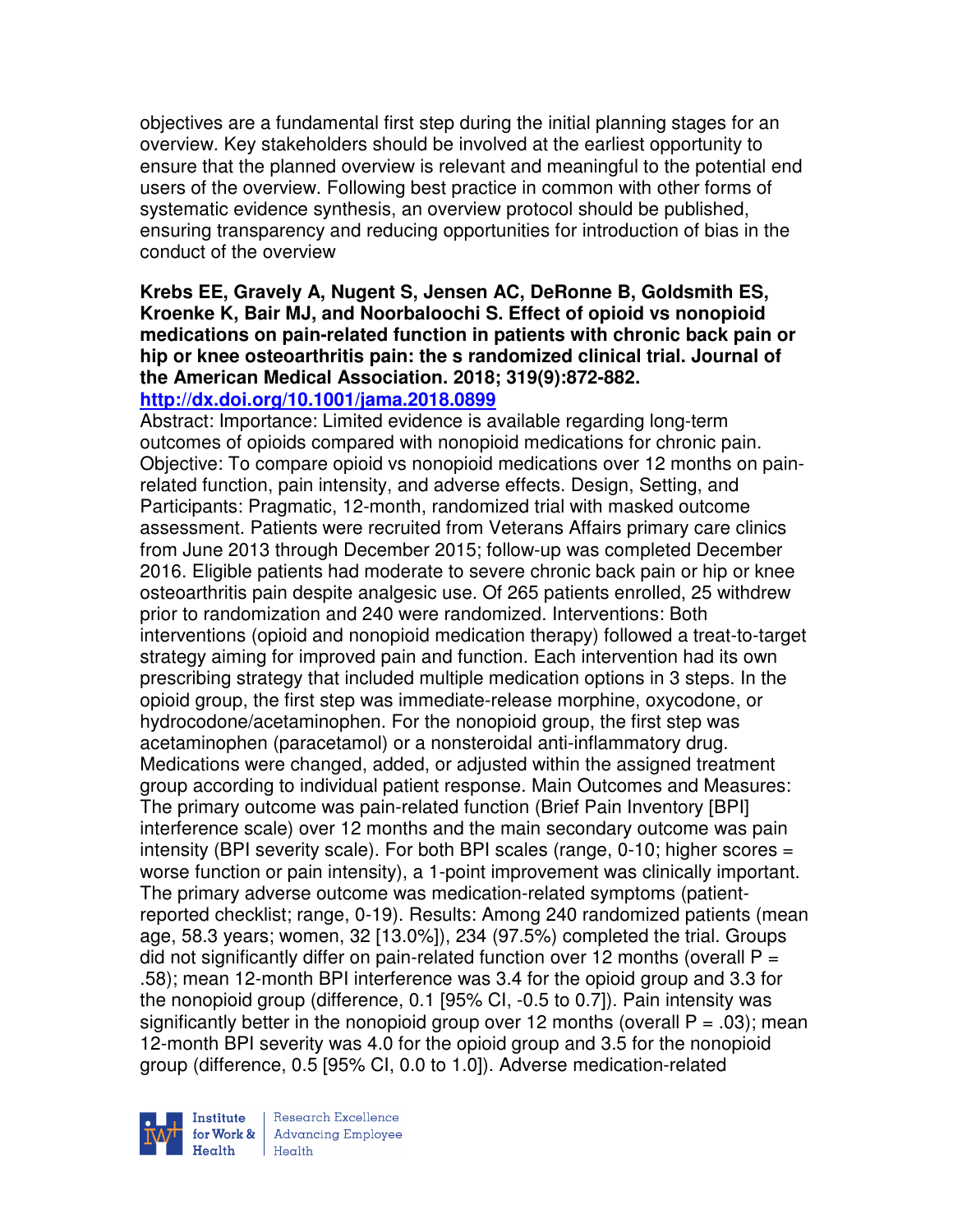symptoms were significantly more common in the opioid group over 12 months (overall  $P = .03$ ); mean medication-related symptoms at 12 months were 1.8 in the opioid group and 0.9 in the nonopioid group (difference, 0.9 [95% CI, 0.3 to 1.5]). Conclusions and Relevance: Treatment with opioids was not superior to treatment with nonopioid medications for improving pain-related function over 12 months. Results do not support initiation of opioid therapy for moderate to severe chronic back pain or hip or knee osteoarthritis pain. Trial Registration: clinicaltrials.gov Identifier: NCT01583985

**Luger T, Maher CG, Rieger MA, and Steinhilber B. Work-break schedules for preventing musculoskeletal disorders in workers (Protocol). Cochrane Database of Systematic Reviews. 2017; 11:CD012886, http://dx.doi.org/10.1002/14651858.CD012886** 

**Maestas N, Mullen KJ, Powell D, von Wachter T, and Wenger JB. Working conditions in the United States: results of the 2015 American working conditions survey. Santa Monica, CA: RAND Corporation; 2017. https://www.rand.org/pubs/research\_reports/RR2014.html**

**van der Molen HF, Basnet P, Hoonakker PL, Lehtola MM, Lappalainen J, Frings-Dresen MH, Haslam R, and Verbeek JH. Interventions to prevent injuries in construction workers. Cochrane Database of Systematic Reviews. 2018; 2:CD006251.** 

### **http://dx.doi.org/10.1002/14651858.CD006251.pub4**

Abstract: BACKGROUND: Construction workers are frequently exposed to various types of injury-inducing hazards. There are a number of injury prevention interventions, yet their effectiveness is uncertain. OBJECTIVES: To assess the effects of interventions for preventing injuries in construction workers. SEARCH METHODS: We searched the Cochrane Injuries Group's specialised register, CENTRAL (issue 3), MEDLINE, Embase and PsycINFO up to April 2017. The searches were not restricted by language or publication status. We also handsearched the reference lists of relevant papers and reviews. SELECTION CRITERIA: Randomised controlled trials, controlled before-after (CBA) studies and interrupted time-series (ITS) of all types of interventions for preventing fatal and non-fatal injuries among workers at construction sites. DATA COLLECTION AND ANALYSIS: Two review authors independently selected studies, extracted data and assessed their risk of bias. For ITS studies, we re-analysed the studies and used an initial effect, measured as the change in injury rate in the year after the intervention, as well as a sustained effect, measured as the change in time trend before and after the intervention. MAIN RESULTS: Seventeen studies (14 ITS and 3 CBA studies) met the inclusion criteria in this updated version of the review. The ITS studies evaluated the effects of: introducing or changing regulations that laid down safety and health requirements for the construction sites (nine studies), a safety campaign (two studies), a drug-free workplace programme (one study), a training programme (one study), and safety inspections (one study) on fatal and non-fatal occupational injuries. One CBA



Institute Research Excellence<br>for Work & Advancing Employee<br>Health Health Health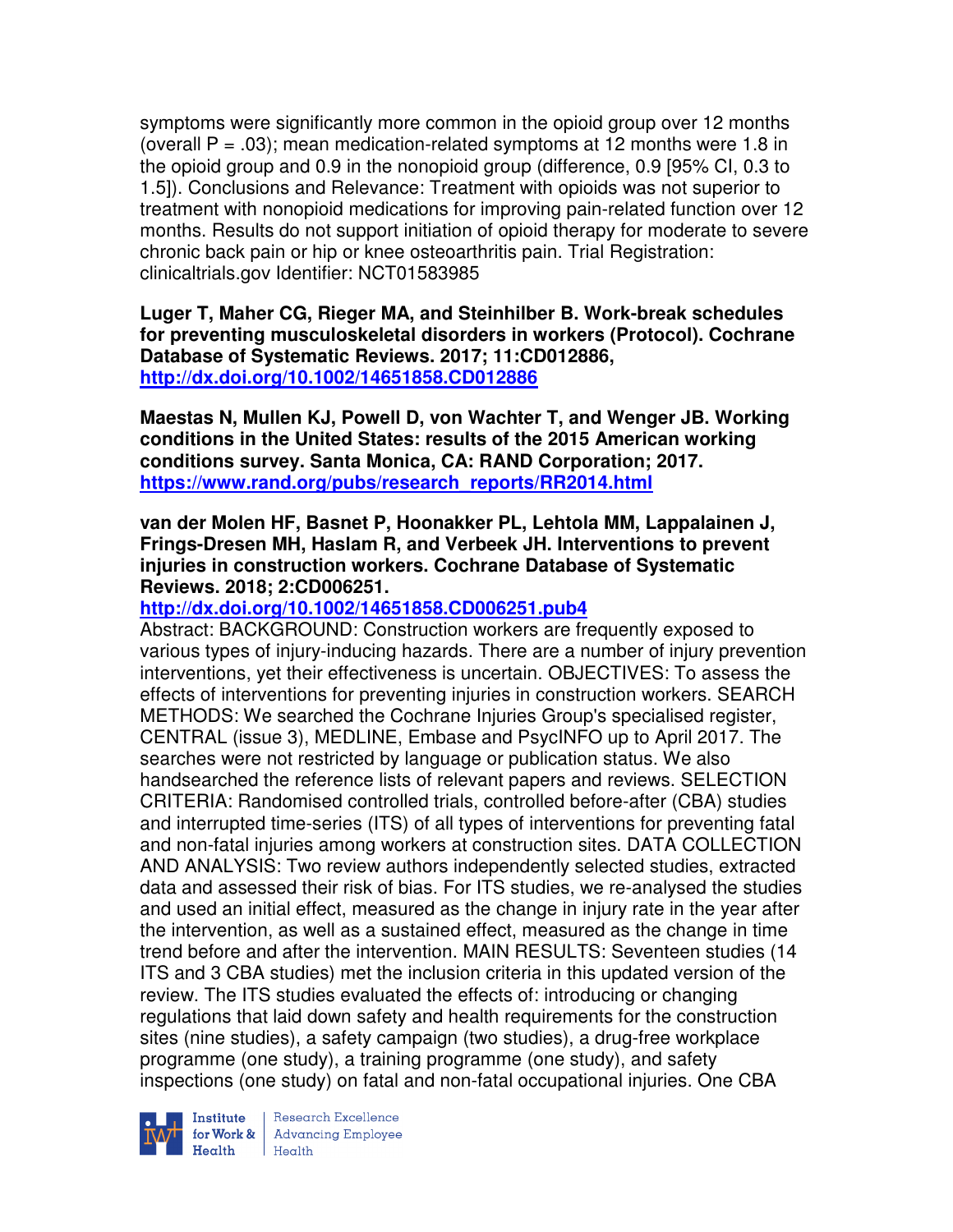study evaluated the introduction of occupational health services such as risk assessment and health surveillance, one evaluated a training programme and one evaluated the effect of a subsidy for upgrading to safer scaffoldings. The overall risk of bias of most of the included studies was high, as it was uncertain for the ITS studies whether the intervention was independent from other changes and thus could be regarded as the main reason of change in the outcome. Therefore, we rated the quality of the evidence as very low for all comparisons.Compulsory interventionsRegulatory interventions at national or branch level may or may not have an initial effect (effect size (ES) of -0.33; 95% confidence interval (CI) -2.08 to 1.41) and may or may not have a sustained effect (ES -0.03; 95% CI -0.30 to 0.24) on fatal and non-fatal injuries (9 ITS studies) due to highly inconsistent results  $(1/2) = 98\%$ ). Inspections may or may not have an effect on non-fatal injuries (ES 0.07; 95% CI -2.83 to 2.97; 1 ITS study).Educational interventionsSafety training interventions may result in no significant reduction of non-fatal injuries (1 ITS study and 1 CBA study).Informational interventionsWe found no studies that had evaluated informational interventions alone such as campaigns for risk communication.Persuasive interventionsWe found no studies that had evaluated persuasive interventions alone such as peer feedback on workplace actions to increase acceptance of safe working methods.Facilitative interventionsMonetary subsidies to companies may lead to a greater decrease in non-fatal injuries from falls to a lower level than no subsidies (risk ratio (RR) at follow-up: 0.93; 95% CI 0.30 to 2.91 from RR 3.89 at baseline; 1 CBA study).Multifaceted interventionsA safety campaign intervention may result in an initial (ES -1.82; 95% CI -2.90 to - 0.74) and sustained (ES -1.30; 95% CI -1.79 to -0.81) decrease in injuries at the company level (1 ITS study), but not at the regional level (1 ITS study). A multifaceted drug-free workplace programme at the company level may reduce non-fatal injuries in the year following implementation by -7.6 per 100 personyears (95% CI -11.2 to -4.0) and in the years thereafter by -2.0 per 100 personyears (95% CI -3.5 to -0.5) (1 ITS study). Introducing occupational health services may result in no decrease in fatal or non-fatal injuries (one CBA study). AUTHORS' CONCLUSIONS: The vast majority of interventions to adopt safety measures recommended by standard texts on safety, consultants and safety courses have not been adequately evaluated. There is very low-quality evidence that introducing regulations as such may or may not result in a decrease in fatal and non-fatal injuries. There is also very low-quality evidence that regionally oriented safety campaigns, training, inspections or the introduction of occupational health services may not reduce non-fatal injuries in construction companies. There is very low-quality evidence that company-oriented safety interventions such as a multifaceted safety campaign, a multifaceted drug workplace programme and subsidies for replacement of scaffoldings may reduce non-fatal injuries among construction workers. More studies, preferably clusterrandomised controlled trials, are needed to evaluate different strategies to increase the employers' and workers' adherence to the safety measures prescribed by regulation



Research Excellence **Advancing Employee**  $H_{\text{each}}$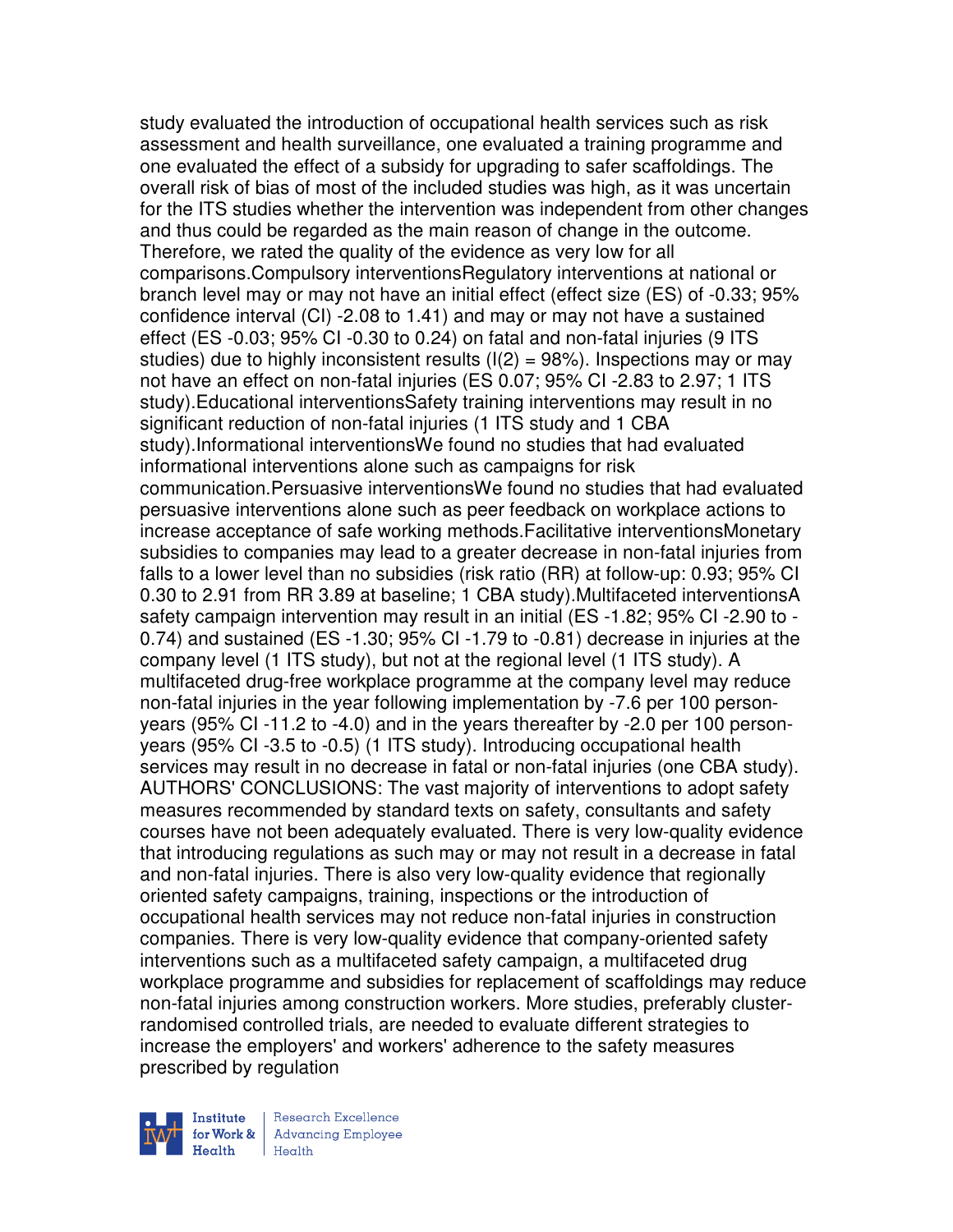#### **Pachito DV, Eckeli AL, Desouky AS, Corbett MA, Partonen T, Rajaratnam SM, and Riera R. Workplace lighting for improving alertness and mood in daytime workers. Cochrane Database of Systematic Reviews. 2018; 3:CD012243.**

## **http://dx.doi.org/10.1002/14651858.CD012243.pub2**

Abstract: BACKGROUND: Exposure to light plays a crucial role in biological processes, influencing mood and alertness. Daytime workers may be exposed to insufficient or inappropriate light during daytime, leading to mood disturbances and decreases in levels of alertness. OBJECTIVES: To assess the effectiveness and safety of lighting interventions to improve alertness and mood in daytime workers. SEARCH METHODS: We searched the Cochrane Central Register of Controlled Trials (CENTRAL), MEDLINE, Embase, seven other databases; ClinicalTrials.gov and the World Health Organization trials portal up to January 2018. SELECTION CRITERIA: We included randomised controlled trials (RCTs), and non-randomised controlled before-after trials (CBAs) that employed a crossover or parallel-group design, focusing on any type of lighting interventions applied for daytime workers. DATA COLLECTION AND ANALYSIS: Two review authors independently screened references in two stages, extracted outcome data and assessed risk of bias. We used standardised mean differences (SMDs) and 95% confidence intervals (CI) to pool data from different questionnaires and scales assessing the same outcome across different studies. We combined clinically homogeneous studies in a meta-analysis. We used the GRADE system to rate quality of evidence. MAIN RESULTS: The search yielded 2844 references. After screening titles and abstracts, we considered 34 full text articles for inclusion. We scrutinised reports against the eligibility criteria, resulting in the inclusion of five studies (three RCTs and two CBAs) with 282 participants altogether. These studies evaluated four types of comparisons: cool-white light, technically known as high correlated colour temperature (CCT) light versus standard illumination; different proportions of indirect and direct light; individually applied blue-enriched light versus no treatment; and individually applied morning bright light versus afternoon bright light for subsyndromal seasonal affective disorder.We found no studies comparing one level of illuminance versus another.We found two CBA studies (163 participants) comparing high CCT light with standard illumination. By pooling their results via meta-analysis we found that high CCT light may improve alertness (SMD -0.69, 95% CI -1.28 to -0.10; Columbia Jet Lag Scale and the Karolinska Sleepiness Scale) when compared to standard illumination. In one of the two CBA studies with 94 participants there was no difference in positive mood (mean difference (MD) 2.08, 95% CI -0.1 to 4.26) or negative mood (MD -0.45, 95% CI -1.84 to 0.94) assessed using the Positive and Negative Affect Schedule (PANAS) scale. High CCT light may have fewer adverse events than standard lighting (one CBA; 94 participants). Both studies were sponsored by the industry. We graded the quality of evidence as very low.We found no studies comparing light of a particular illuminance and light spectrum or CCT versus another combination of illuminance and light spectrum or CCT.We found no studies comparing daylight versus artificial light.We found



Research Excellence **Advancing Employee** Health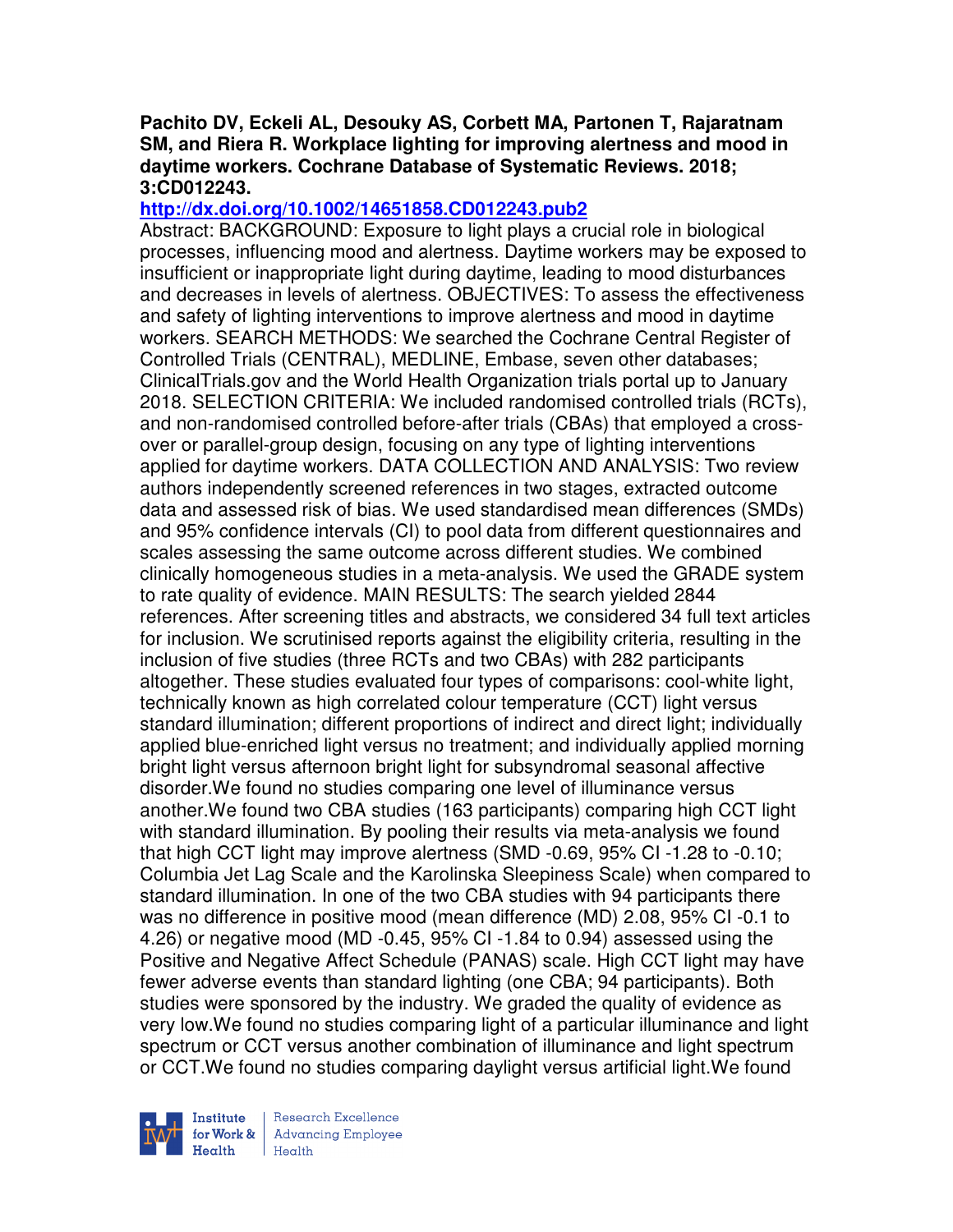one RCT (64 participants) comparing the effects of different proportions of direct and indirect light: 100% direct lighting, 70% direct lighting plus 30% indirect lighting, 30% direct lighting plus 70% indirect lighting and 100% indirect lighting. There was no substantial difference in mood, as assessed by the Beck Depression Inventory, or in adverse events, such as ocular, reading or concentration problems, in the short or medium term. We graded the quality of evidence as low.We found two RCTs comparing individually administered light versus no treatment. According to one RCT with 25 participants, blue-enriched light individually applied for 30 minutes a day may enhance alertness (MD -3.30, 95% CI -6.28 to -0.32; Epworth Sleepiness Scale) and may improve mood (MD - 4.8, 95% CI -9.46 to -0.14; Beck Depression Inventory). We graded the quality of evidence as very low. One RCT with 30 participants compared individually applied morning bright light versus afternoon bright light for subsyndromal seasonal affective disorder. There was no substantial difference in alertness levels (MD 7.00, 95% CI -10.18 to 24.18), seasonal affective disorder symptoms (RR 1.60, 95% CI 0.81, 3.20; number of participants presenting with a decrease of at least 50% in SIGH-SAD scores) or frequency of adverse events (RR 0.53, 95% CI 0.26 to 1.07). Among all participants, 57% had a reduction of at least 50% in their SIGH-SAD score. We graded the quality of evidence as low.Publication bias could not be assessed for any of these comparisons. AUTHORS' CONCLUSIONS: There is very low-quality evidence based on two CBA studies that high CCT light may improve alertness, but not mood, in daytime workers. There is very low-quality evidence based on one CBA study that high CCT light may also cause less irritability, eye discomfort and headache than standard illumination. There is low-quality evidence based on one RCT that different proportions of direct and indirect light in the workplace do not affect alertness or mood. There is very low-quality evidence based on one RCT that individually applied blue-enriched light improves both alertness and mood. There is low-quality evidence based on one RCT that individually administered bright light during the afternoon is as effective as morning exposure for improving alertness and mood in subsyndromal seasonal affective disorder

#### **Robb D and Barnes T. Accident rates and the impact of daylight saving time transitions. Accident Analysis & Prevention. 2018; 111:193-201. http://dx.doi.org/10.1016/j.aap.2017.11.029**

Abstract: One-third of nations have adopted some form of Daylight Saving Time (DST). Associated costs and benefits include impacts on accident rates. Using data from 12.6 million accident claims in New Zealand during 2005-2016, we model accident rates as a function of various date-based predictors including days before/after the start and end of DST, holidays, day of week, and month of year. This is the first study to consider multiple accident categories (Road, Work, Falls and Home & Community), and the first in the southern hemisphere. The start of DST is associated with significantly higher rates of road accidents (first day +16% and second day +12%). Evidence that accident rates for Falls and Home & Community decline (increase) prior to the start (end) of DST suggest



Research Excellence **Advancing Employee**  $H_{\text{each}}$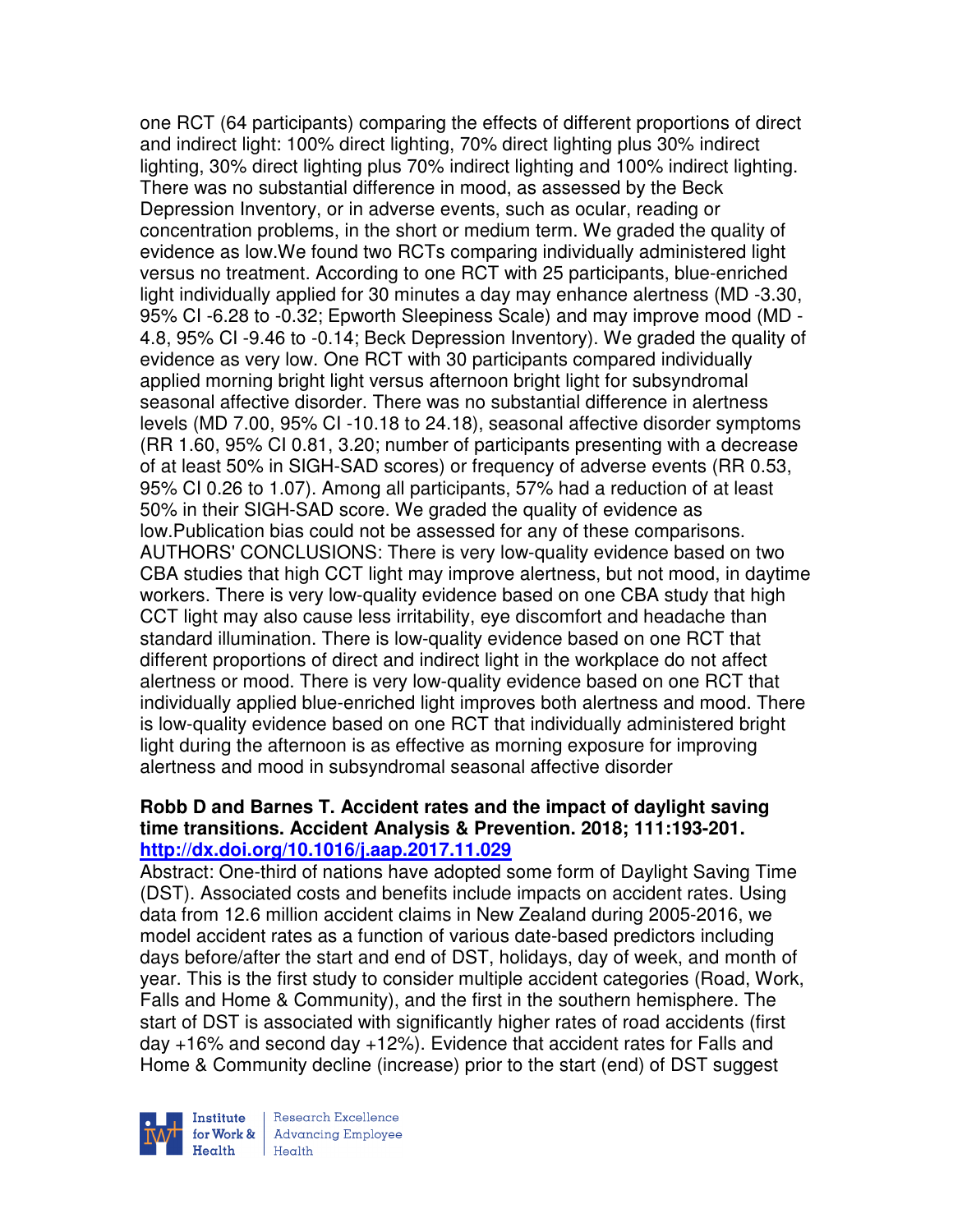potential behavioural adaption from anticipating the change. While Work accidents show limited impact from DST changes, they exhibit a significant decline over the course of the week (Friday 13% lower than Monday), whereas Road accidents exhibit a significant increase (Friday 19% higher than Monday). Our results have implications for both DST implementation and policy

### **Savych B, Neumark D, and Lea R. The impact of opioid prescriptions on duration of temporary disability. Cambridge, MA: Workers Compensation Research Institute; 2018.**

## **Theis KA, Roblin DW, Helmick CG, and Luo R. Prevalence and causes of work disability among working-age U.S. adults, 2011-2013, NHIS. Disability and Health Journal. 2018; 11(1):108-115.**

## **http://dx.doi.org/10.1016/j.dhjo.2017.04.010**

Abstract: BACKGROUND: Chronic conditions are among the major causes of work disability (WD), which is associated with lower employment, less economic activity, and greater dependence on social programs, while limiting access to the benefits of employment participation. OBJECTIVE/HYPOTHESIS: We estimated the overall prevalence of WD among working-age (18-64 years) U.S. adults and the most common causes of WD overall and by sex. Next, we estimated the prevalence and most common causes of WD among adults with 12 common chronic conditions by sex and age. We hypothesized that musculoskeletal conditions would be among the most common causes of WD overall and for individuals with other diagnosed chronic conditions. METHODS: Data were obtained from years 2011, 2012, and 2013 of the National Health Interview Survey. WD was defined by a "yes" response to one or both of: "Does a physical, mental, or emotional problem NOW keep you from working at a job or business?" and "Are you limited in the kind OR amount of work you can do because of a physical, mental or emotional problem?" RESULTS: Overall, 20.1 million adults  $(10.4\%$  (95% CI = 10.1-10.8) of the working-age population) reported WD. The top three most commonly reported causes of WD were back/neck problems  $30.3\%$  (95% CI = 29.1-31.5), depression/anxiety/emotional problems 21.0% (19.9-22.0), and arthritis/rheumatism 18.6 (17.6-19.6). Musculoskeletal conditions were among the three most common causes of WD overall and by age- and sex-specific respondents across diagnosed chronic conditions. CONCLUSIONS: Quantifying the prevalence and causes of work disability by age and sex can help prioritize interventions

#### **Vincent GE, Kinchin I, Ferguson SA, and Jay SM. The cost of inadequate sleep among on-call workers in Australia: a workplace perspective. International Journal of Environmental Research and Public Health. 2018; 15(3):E398.**

## **http://dx.doi.org/10.3390/ijerph15030398 [open access]**

Abstract: On-call or stand-by is becoming an increasingly prevalent form of work scheduling. However, on-call arrangements are typically utilised when workloads are low, for example at night, which can result in inadequate sleep. It is a matter



**Institute** Research Excellence<br> **for Work &** Advancing Employee Health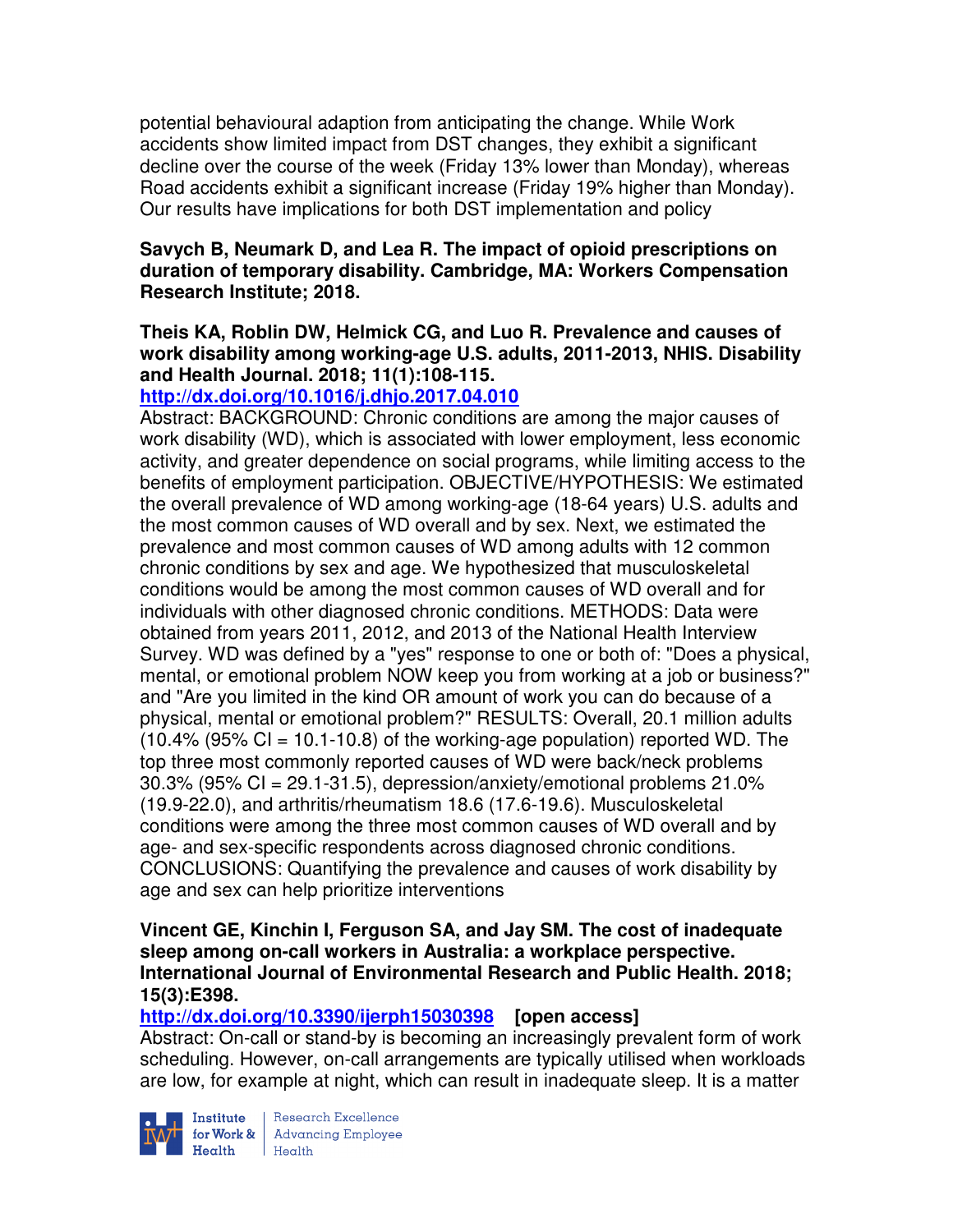of concern that on-call work is associated with an increased risk of workplace injury. This study sought to determine the economic cost of injury due to inadequate sleep in Australian on-call workers. The prevalence of inadequate sleep among on-call workers was determined using an online survey, and economic costs were estimated using a previously validated costing methodology. Two-thirds of the sample (66%) reported obtaining inadequate sleep on weekdays (work days) and over 80% reported inadequate sleep while on-call. The resulting cost of injury is estimated at \$2.25 billion per year (\$1.71- 2.73 billion). This equates to \$1222 per person per incident involving a short-term absence from work; \$2.53 million per incident classified as full incapacity, and \$1.78 million for each fatality. To the best of our knowledge this is the first study to quantify the economic cost of workplace injury due to inadequate sleep in oncall workers. Well-rested employees are critical to safe and productive workplace operations. Therefore, it is in the interest of both employers and governments to prioritise and invest far more into the management of inadequate sleep in industries which utilise on-call work arrangements

#### **Wagner S, Buys N, Yu I, Geisen T, Harder H, Randall C, Fraess-Phillips A, Hassler B, Scott L, Lo K, Tang D, and Howe C. International employee perspectives on disability management. Disability and Rehabilitation. 2018; 40(9):1049-1058.**

### **http://dx.doi.org/10.1080/09638288.2017.1284907**

Abstract: PURPOSE: To provide an international analysis of employees' views of the influence of disability management (DM) on the workplace.

METHODOLOGY: An international research team with representation from Australia, Canada, China, and Switzerland collected survey data from employees in public and private companies in their respective regions. Due to lack of availability of current measures, a research team-created survey was used and a total of 1201 respondents were collected across the four countries. ANALYSIS: Multiple linear (enter) regression was also employed to predict DM's influence on job satisfaction, physical health, mental health, workplace morale and reduced sickness absence, from respondents' perceptions of whether their company provided disability prevention, stay-at-work, and return-to-work initiatives within their organization. One-way ANOVA comparisons were used to examine differences on demographic variables including company status (public versus private), union status (union versus nonunion), and gender. RESULTS: The perceived influence of DM programs was related to perceptions of job satisfaction; whereas, relationships with mental health, physical health, morale, and sickness absence were variable according to type of DM program and whether the response was related to self or others. Difference analyses (ANOVA) revealed significantly more positive perceptions for private and nonunion organizations; no gender effects were found. CONCLUSIONS: There is perceived value of DM from the perspective of employees, especially with respect to its value for coworkers. Implications for Rehabilitation Rehabilitation efforts should continue to focus attention on the value of disability management



Research Excellence for Work & | Advancing Employee  $H_{\text{eath}}$